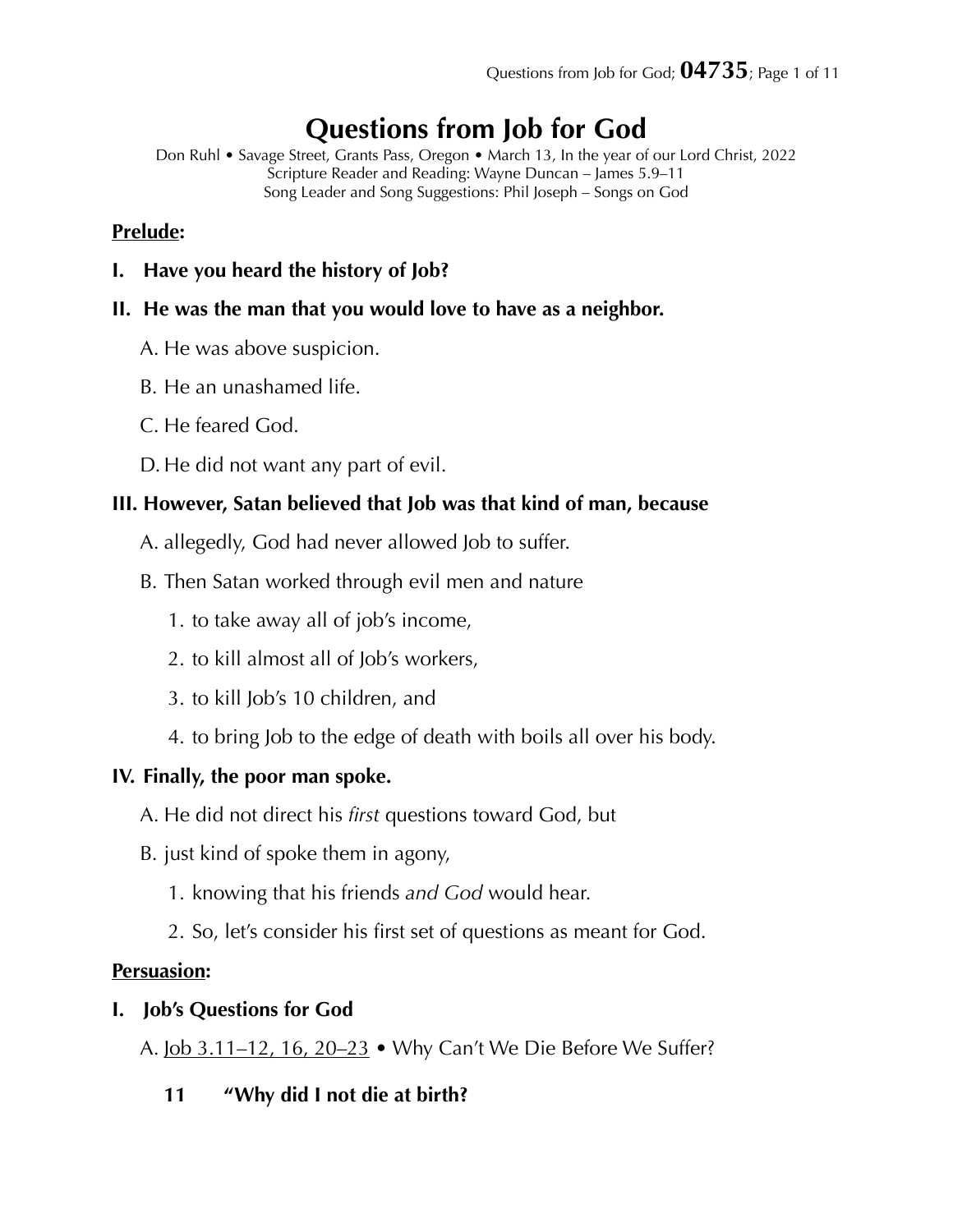| 12        | Why did I not perish when I came from the womb?<br>Why did the knees receive me?<br>Or why the breasts, that I should nurse?" |
|-----------|-------------------------------------------------------------------------------------------------------------------------------|
| 16        | "Or why was I not hidden like a stillborn child,<br>Like infants who never saw light?"                                        |
| <b>20</b> | "Why is light given to him who is in misery,<br>And life to the bitter of soul,                                               |
| 21        | Who long for death, but it does not come,<br>And search for it more than hidden treasures;                                    |
| <b>22</b> | Who rejoice exceedingly,<br>And are glad when they can find the grave?                                                        |
| 23        | Why is light given to a man whose way is hidden,                                                                              |

- **And whom God has hedged in?"**
- B. Job 7.17–21 Why Does God Exalt Us Only to Make Us a Target?

| 17        | "What is man, that You should exalt him,    |
|-----------|---------------------------------------------|
|           | That You should set Your heart on him,      |
| 18        | That You should visit him every morning,    |
|           | And test him every moment?                  |
| 19        | How long?                                   |
|           | Will You not look away from me,             |
|           | And let me alone till I swallow my saliva?  |
| <b>20</b> | Have I sinned?                              |
|           | What have I done to You, O watcher of men?  |
|           | Why have You set me as Your target,         |
|           | So that I am a burden to myself?            |
| 21ah      | Why than do You not pardon my transgrassion |

**21ab Why then do You not pardon my transgression, And take away my iniquity?"** 

#### C. Job 9.2–4, 11–12, 14, 19 • How Can We Contend with God?

- **2 "…how can a man be righteous before God?**
- **4 GOD is wise in heart and mighty in strength. Who has hardened himself against Him and prospered?**
- **11 "If He goes by me, I do not see Him; If He moves past, I do not perceive Him;**
- **12 If He takes away, who can hinder Him?**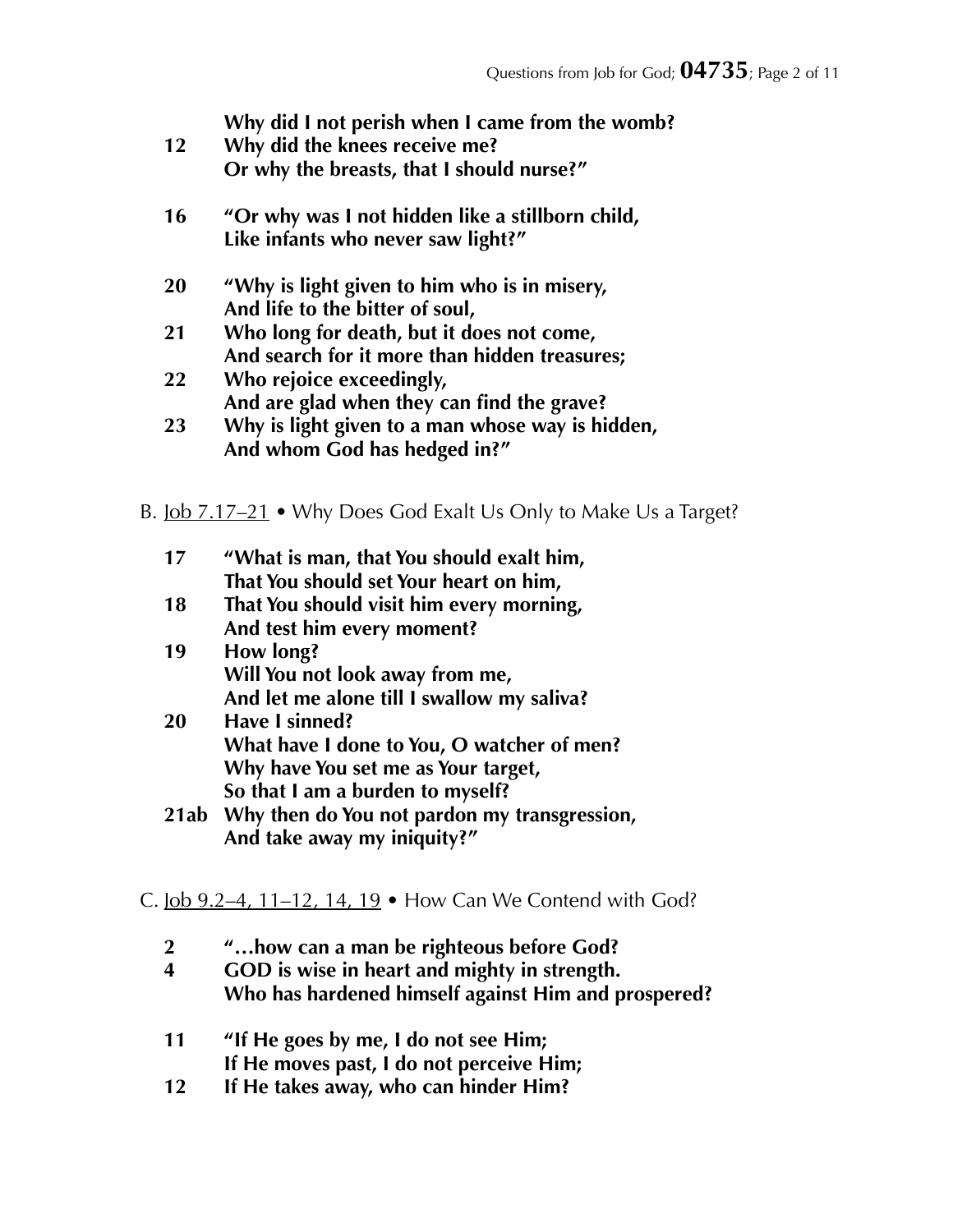**Who can say to Him, 'What are You doing?'"** 

- **14 "How then can I answer Him, And choose my words to reason with Him?"**
- **19 "If it is a matter of strength, indeed He is strong; And if of justice, who will appoint my day in court?"**

D. Job 10.3–7 • Is God Like Man?

- **3 "Does it seem good to You that You should oppress, That You should despise the work of Your hands, And smile on the counsel of the wicked?**
- **4 Do You have eyes of flesh? Or do You see as man sees?**
- **5 Are Your days like the days of a mortal man? Are Your years like the days of a mighty man,**
- **6 That You should seek for my iniquity And search out my sin,**
- **7 Although You know that I am not wicked, And there is no one who can deliver from Your hand?"**
- E. <u>Job 13.24</u> Why Does God Hide His Face?
	- **24 "Why do You hide Your face, And regard me as Your enemy?**
- F. <u>Job 14.1–3</u> Why Does God Judge a Fading Flower?
	- **1 "Man who is born of woman Is of few days and full of trouble.**
	- **2 He comes forth like a flower and fades away; He flees like a shadow and does not continue.**
	- **3 And do You open Your eyes on such a one, And bring me to judgment with Yourself?"**

G. <u>Job 24.1</u> • Why Can't We Have Meetings with God?

**1 "Since times are not hidden from the Almighty,**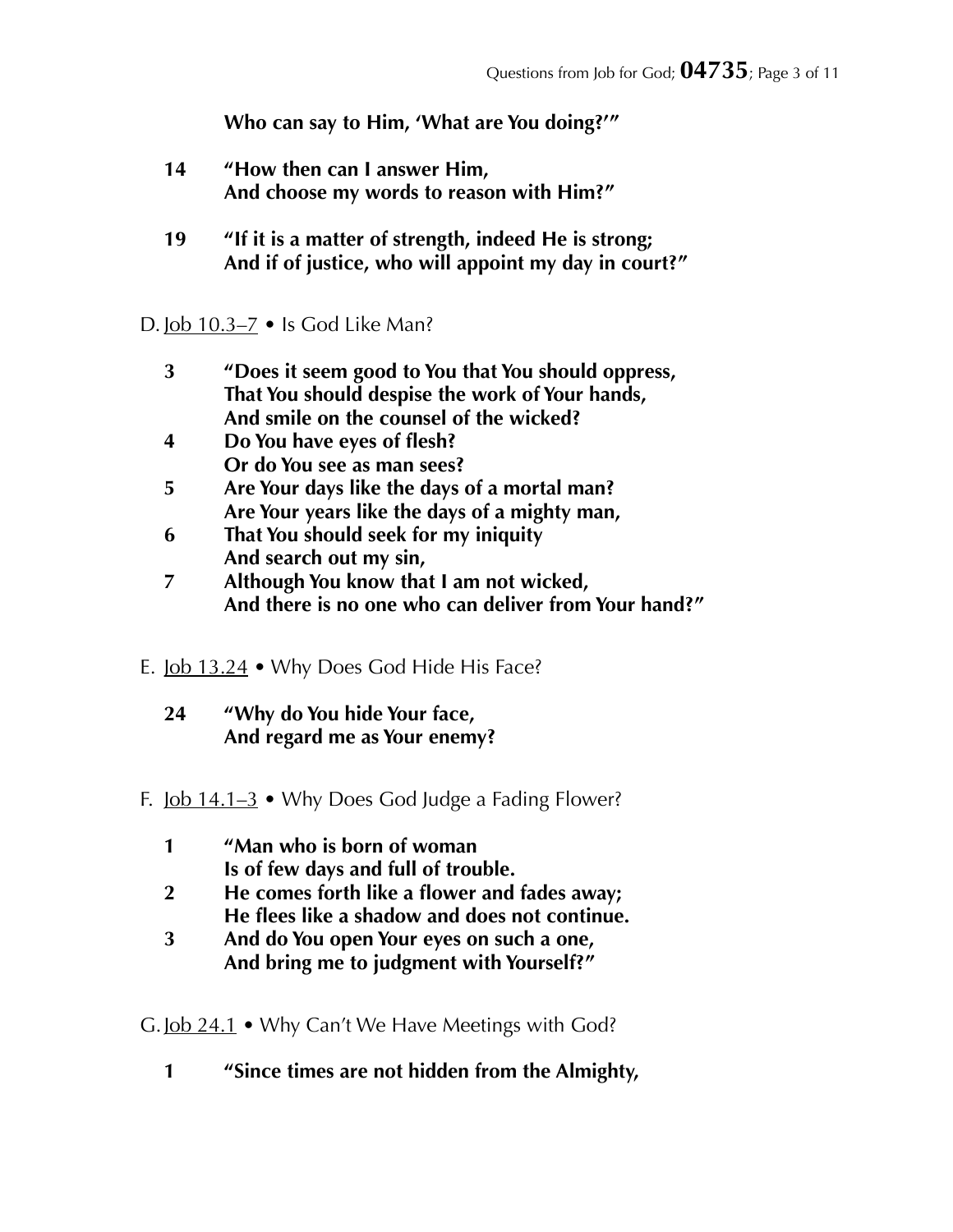## **Why do those who know Him see not His days?"**

1. Homer Hailey commented that:

**"Job had expressed his desire to know where he might find God and bring his cause before His seat (23:3–5), but he had been unable to do either (23:8–9). He now asks why the Almighty does not appoint times to hold such meetings for those that know Him. Those who know Him are those in fellowship with Him, those who look to Him in faith. To 'see his days' meant to see His judgment exercised and the proper disposal of conditions Job described. Although Job's questions were presumptuous, they sprang from an honest heart. He was perplexed over the Almighty's actions toward the wicked and His disregard for the poor."** 

**– Homer Hailey,** *A Commentary on Job***, page 213** 

H.Before I can deal with Job's questions, there are things for us to consider first.

#### **II. How did God deal with Job?**

A. Job got out of line when he became God's judge.

- **2 "Who is this who darkens counsel By words without knowledge?**
- **3 Now prepare yourself like a man; I will question you, and you shall answer Me."** 
	- **Job 38.2–3**
- B. God presented Job with 76 questions,
	- 1. designed to show
		- a) that Job was not qualified to run the universe.
		- b) How then could he run his life and know all secrets?
		- c)  $\int$ ob 38.4
			- **4 "Where were you when I laid the foundations of the earth? Tell Me, if you have understanding."**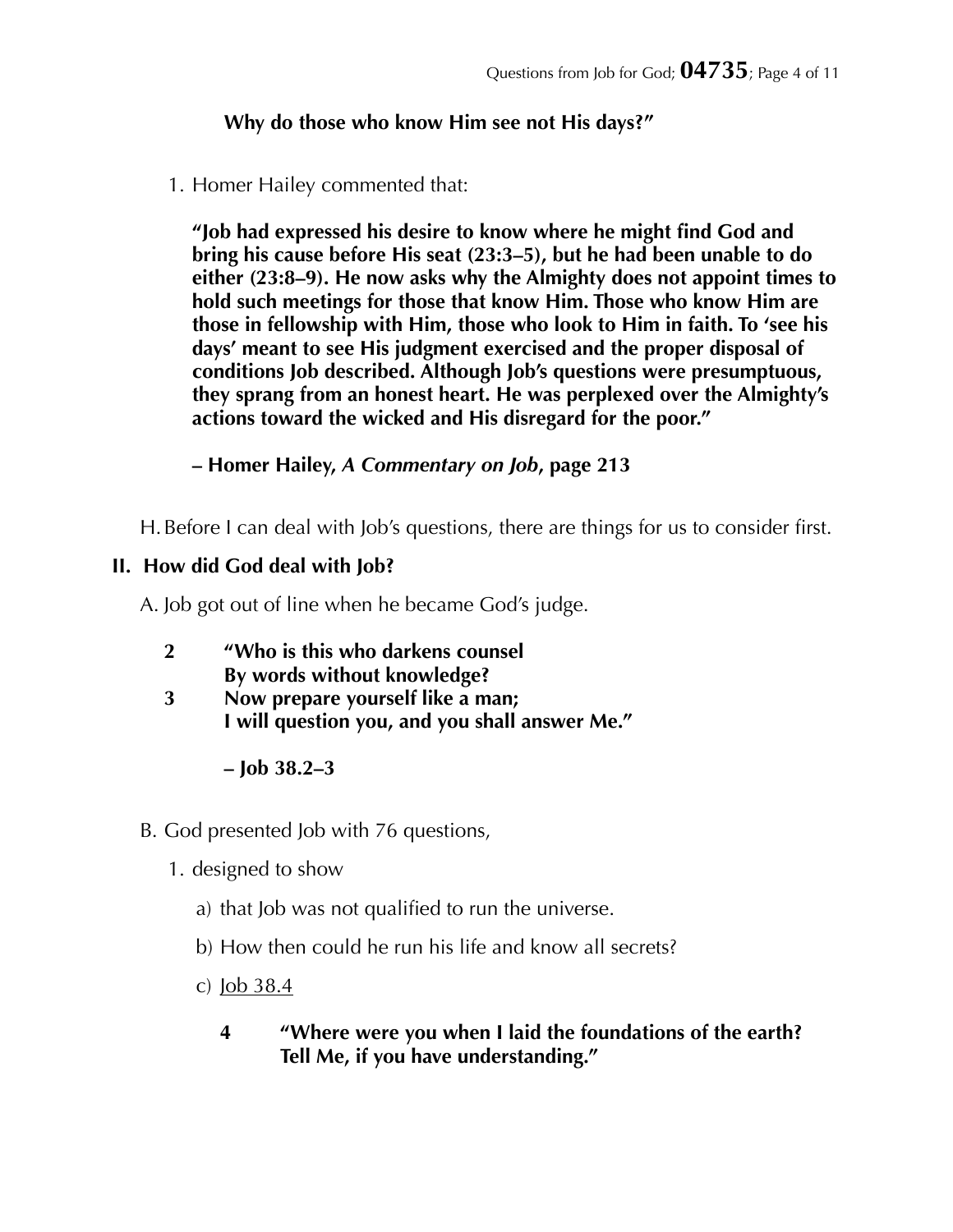#### d) Job 40.2

**2 "Shall the one who contends with the Almighty correct Him? He who rebukes God, let him answer it."** 

## e)  $\int$ ob 40.7–8

- **7 "Now prepare yourself like a man; I will question you, and you shall answer Me:**
- **8 Would you indeed annul My judgment? Would you condemn Me that you may be justified?"**
- f) Later, God told Job
	- (1) to have an arm like God,
	- (2) to have glory like God,
	- (3) to humble all the proud, and God said:

## **14 "Then I will also confess to you That your own right hand can save you."**

# **– Job 40.14**

- (a) Therefore, Job was dependent upon God.
- (b) He had to trust God.
- C. God did not forbid Job from asking questions, but
	- 1. to remember who he was,
	- 2. to show respect,
	- 3. not to judge God, but
	- 4. to trust him to keep running things.

## **III. How did Job deal with God's response?**

A. Job realized that he had gotten out of hand:

## **3 Then Job answered the LORD and said:**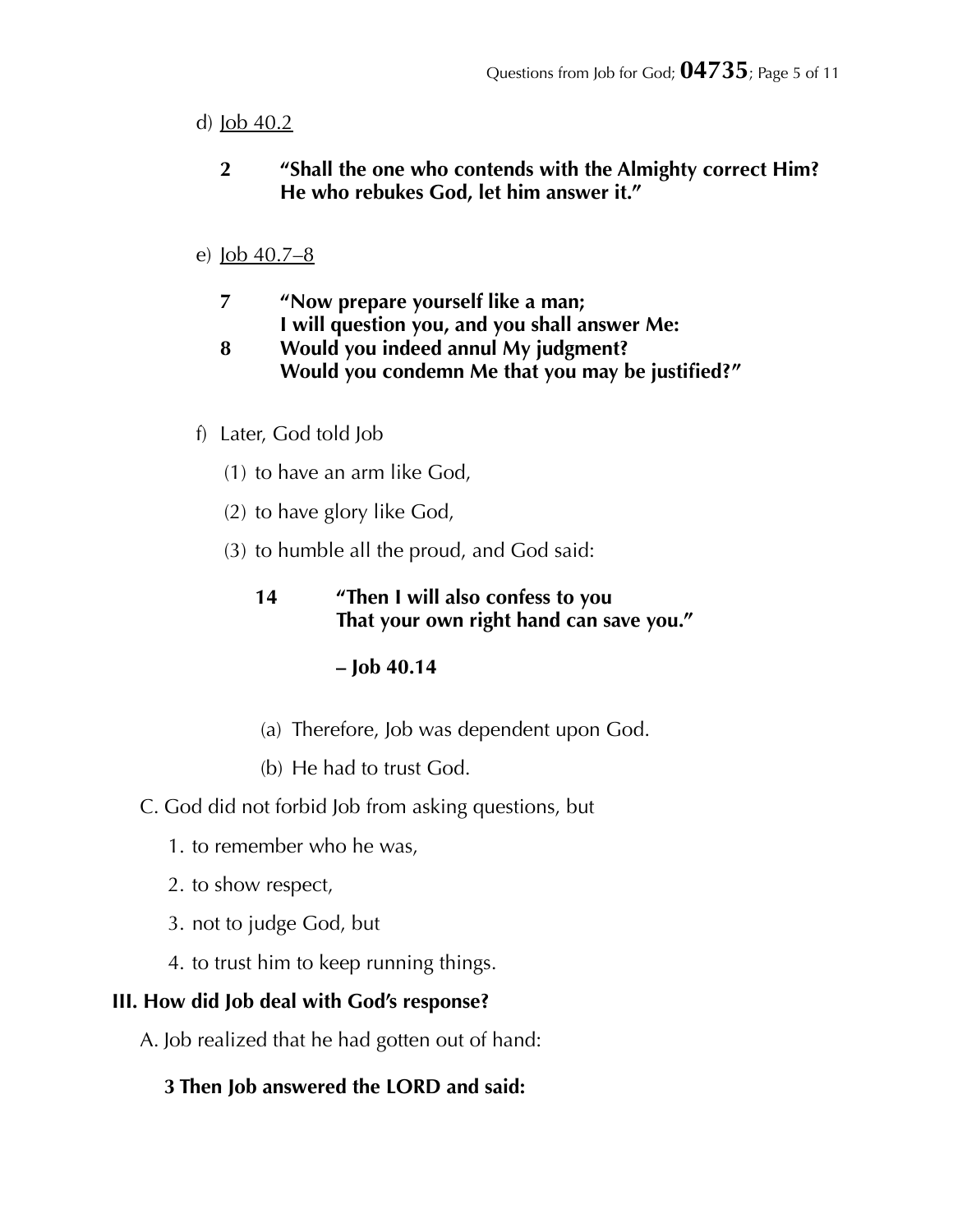**4 "Behold, I am vile; What shall I answer You? I lay my hand over my mouth.** 

**5 Once I have spoken, but I will not answer; Yes, twice, but I will proceed no further."** 

 **– Job 40.3–5** 

- B. God was not done and asked Job more questions.
- C. Job humbled himself:

**1 Then Job answered the LORD and said:** 

- **2 "I know that You can do everything, And that no purpose of Yours can be withheld from You.**
- **3 You asked, 'Who is this who hides counsel without knowledge?' Therefore I have uttered what I did not understand, Things too wonderful for me, which I did not know.**
- **4 Listen, please, and let me speak; You said, 'I will question you, and you shall answer Me.'**
- **5 I have heard of You by the hearing of the ear, But now my eye sees You.**
- **6 Therefore I abhor myself, And repent in dust and ashes."** 
	- **Job 42.1–6**
- D. Ask your questions, just remember
	- 1. who is the Creator and who is the creature,
	- 2. who is the Teacher and who is the student,
	- 3. who is the Master and who is the servant.
- E. Now, let's consider Job's questions.

#### **IV. Why Can't We Die Before We Suffer?**

- A. First, we have to understand that *man*
	- 1. brought sin and death into the world, and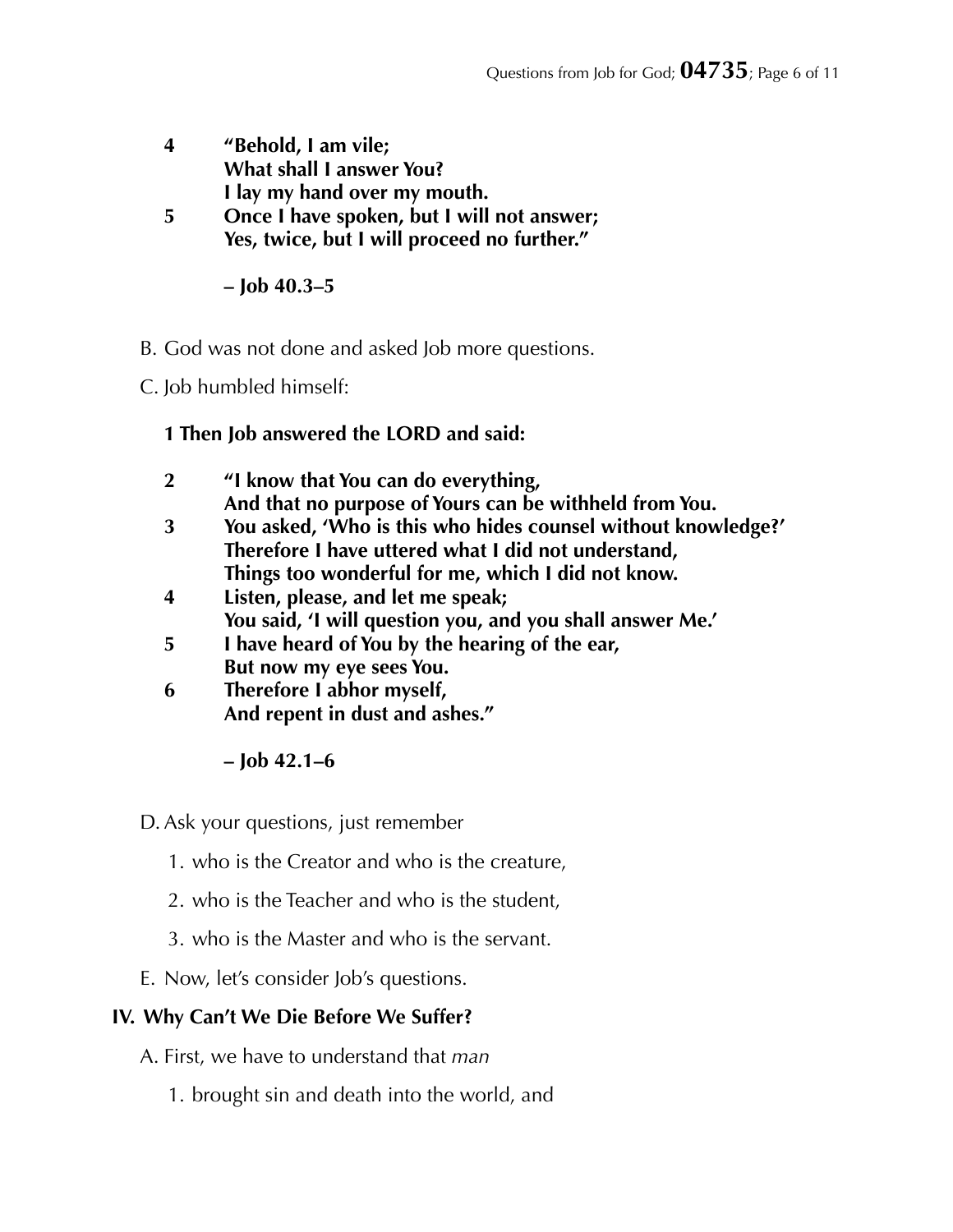- 2. the suffering that precedes death.
- B. The fact
	- 1. that we have life after we have sinned
	- 2. shows God's grace, because

## **23 …the wages of sin is death…**

**– Romans 6.23** 

C. There is a place of no suffering coming:

**4 "And God will wipe away every tear from their eyes; there shall be no more death, nor sorrow, nor crying. There shall be no more pain, for the former things have passed away."** 

## **– Revelation 21.4**

- 1. Why can't we go there now?
- 2. It is not just a place of no suffering, but
	- a) it is a place of righteousness:

#### **13 Nevertheless we, according to His promise, look for new heavens and a new earth in which righteousness dwells.**

## **– 2 Peter 3.13**

- b) God is looking for those who want to live righteously *now*.
- D. That means remaining here until we die, and
	- 1. that includes times of suffering, but
	- 2. it also includes times of rejoicing.
- E. Suffering shows whether we will stay with God or not.
	- 1. A young married couple in love
	- 2. are willing to live poor, because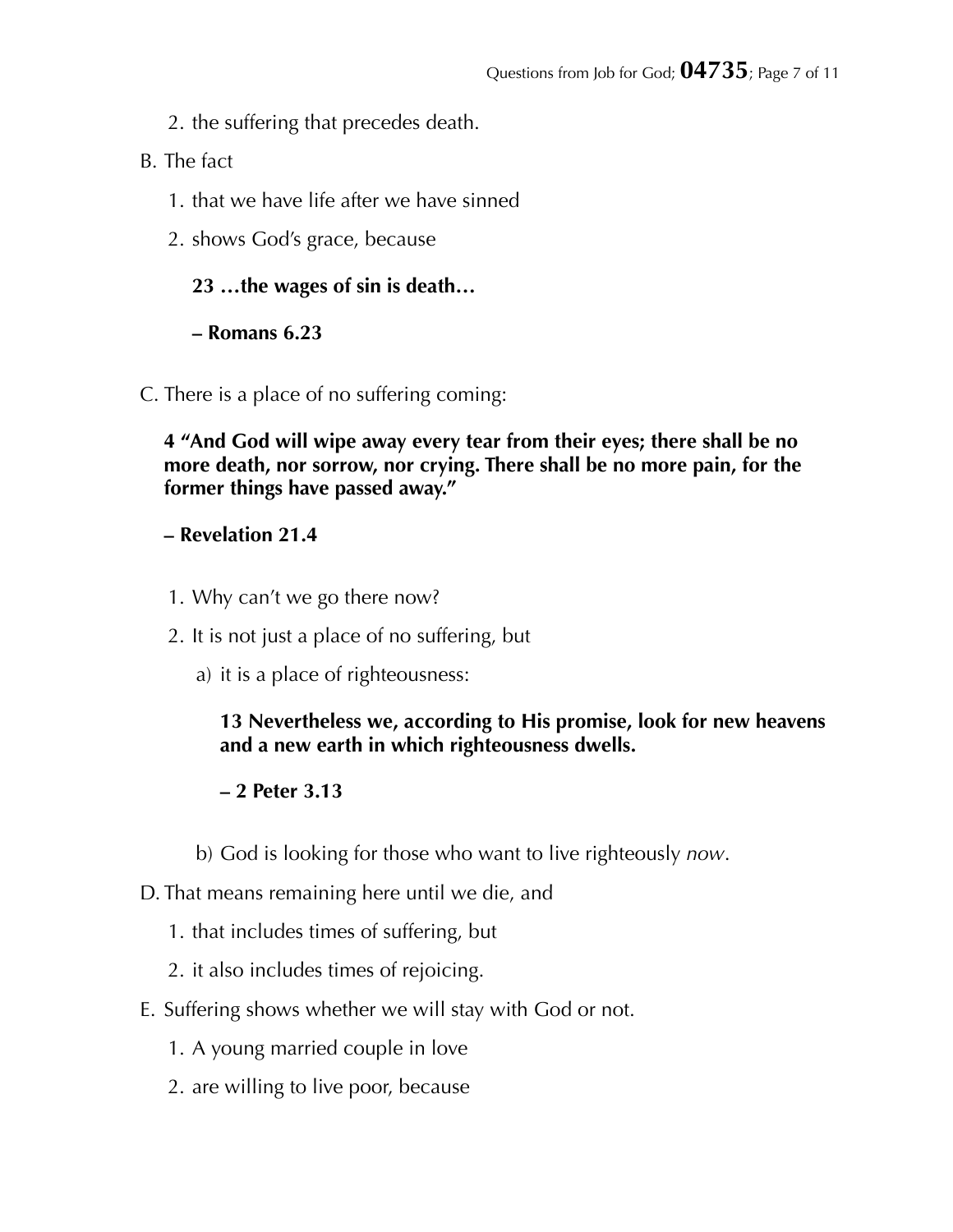- a) of their love for one another.
- b) Likewise, can I, will I still love God while I suffer?

## **V. Why Does God Exalt Us Only to Make Us a Target?**

- A. I can see why Job asked this question.
- B. His days of sorrow overshadowed his days of gladness.
	- 1. What brought him joy,
	- 2. brought him depression.
- C. God has every intention of exalting us higher than we can ever imagine.
	- 1. However, like Jesus
	- 2. that requires suffering here first:

#### **18 For I consider that the sufferings of this present time are not worthy to be compared with the glory which shall be revealed in us.**

#### **– Romans 8.18**

## **VI. How Can We Contend with God?**

- A. We can't.
- B. Yet, he invites us
	- 1. to pray about our situations,
	- 2. to reason with him,
	- 3. to ask him questions.

#### **18 "Come now, and let us reason together," Says the LORD…**

## **– Isaiah 1.18**

- C. Don't contend with him.
	- 1. Understand him.
	- 2. Check your attitude and learn.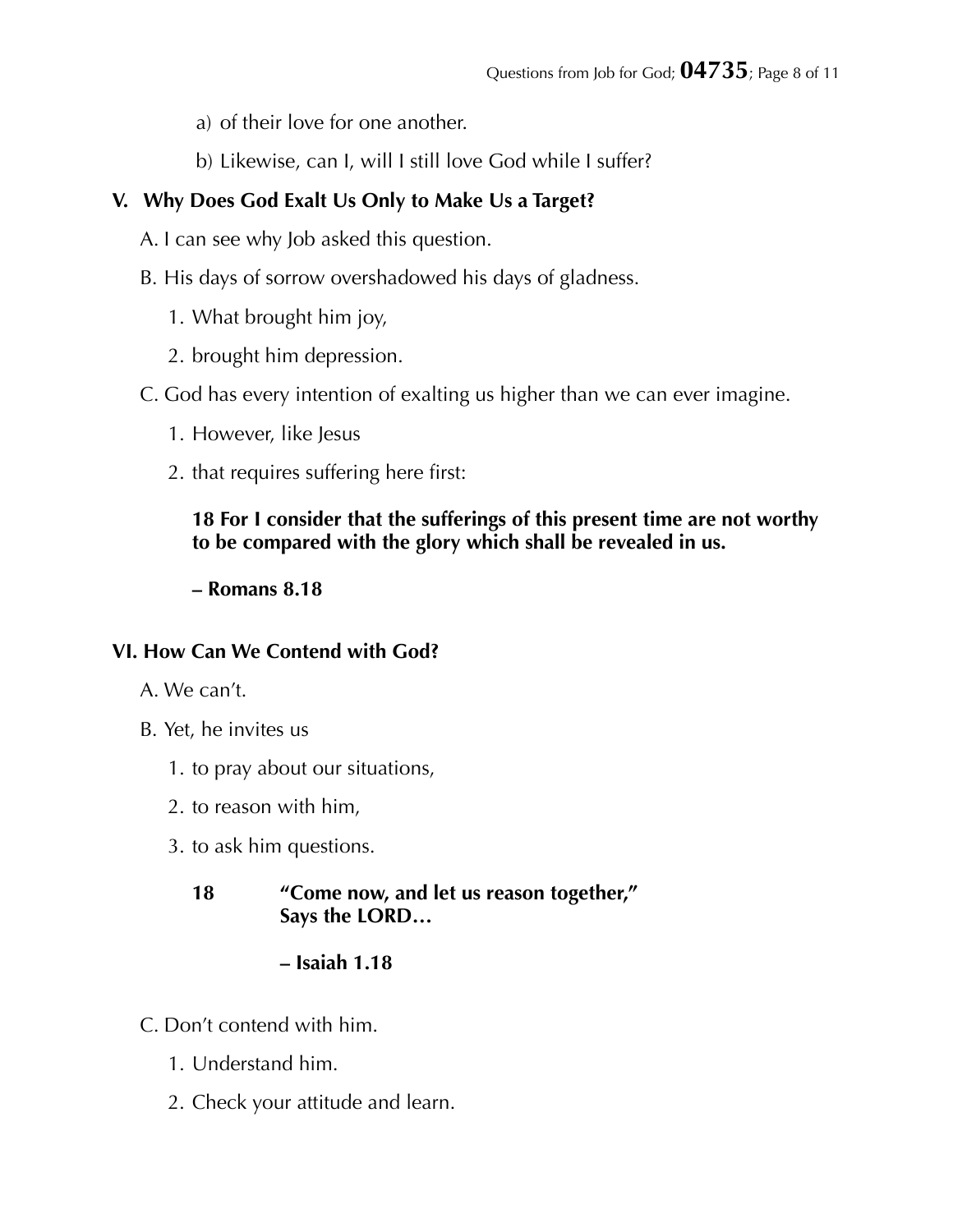#### **VII.Is God Like Man?**

A. It was just the opposite.

- 1. God does not act as man would.
- 2. That is precisely why we often do not understand how he operates.
- B. Joseph could not see how his suffering could be good.
- C. Remember:
	- **9 "For as the heavens are higher than the earth, So are My ways higher than your ways, And My thoughts than your thoughts."** 
		- **Isaiah 55.9**

## **VIII.Why Does God Hide His Face?**

A. He wants to see whether we are men and woman of integrity.

- 1. Integrity is what we are when we think no one is watching.
- 2. So God wants to see what we will do.
- B. He also hides himself for our own protection.
	- 1. Remember that Job said:

#### **5 "…my eye sees You.** *Therefore* **I abhor myself, and repent in dust and ashes."**

**– Job 42.5–6** 

2. Exodus 20.18–19

**18 Now all the people witnessed the thunderings, the lightning flashes, the sound of the trumpet, and the mountain smoking; and when the people saw it, they trembled and stood afar off. 19 Then they said to Moses, "You speak with us, and we will hear; but let not God speak with us, lest we die."**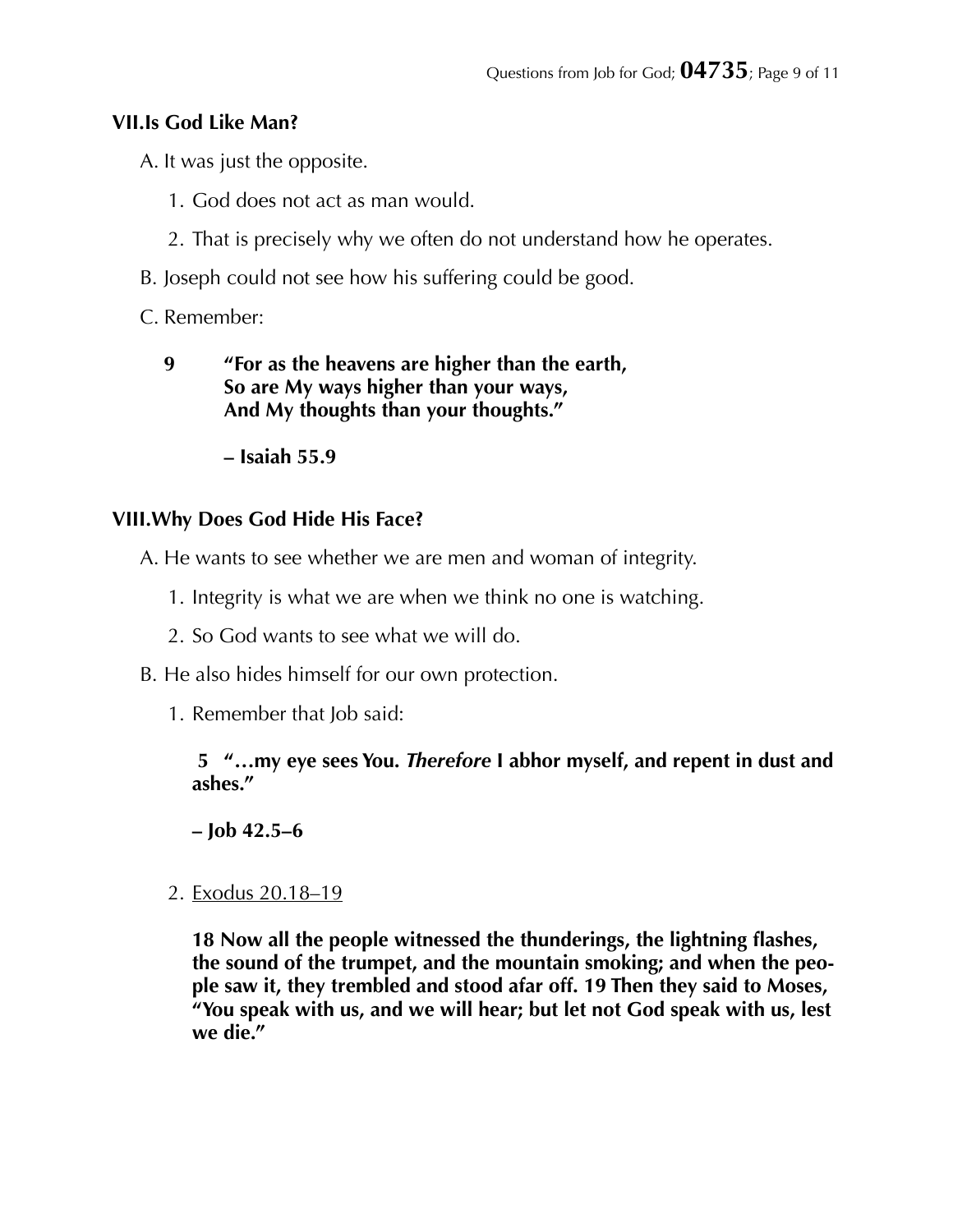## 3. Isaiah 6.5

**5 "Woe is me, for I am undone! Because I am a man of unclean lips, And I dwell in the midst of a people of unclean lips; For my eyes have seen the King, The LORD of hosts."** 

## **IX. Why Does God Judge a Fading Flower?**

- A. In our eyes, we seem as a fading flower, but
- B. we are made in the image of God.
	- 1. Therefore, he desires to save us and to bless us.
	- 2. Think about why Jesus died.
		- **1 …we have an Advocate with the Father, Jesus Christ the righteous.**

# **– 1 John 2.1**

# **X. Why Can't We Have Meetings with God?**

A. We will have a meeting with God.

- 1. It is known as the Judgment.
- 2. Everyone shall be raised from the dead to meet God.
- B. At the Judgment, according to Revelation 20.12,
	- 1. he will give the wicked their just due, and
	- 2. he will reward the righteous:

**12 And I saw the dead, small and great, standing before God, and books were opened. And another book was opened, which is the Book of Life. And the dead were judged according to their works, by the things which were written in the books.** 

# **Exhortation:**

**I. God knows your questions.**